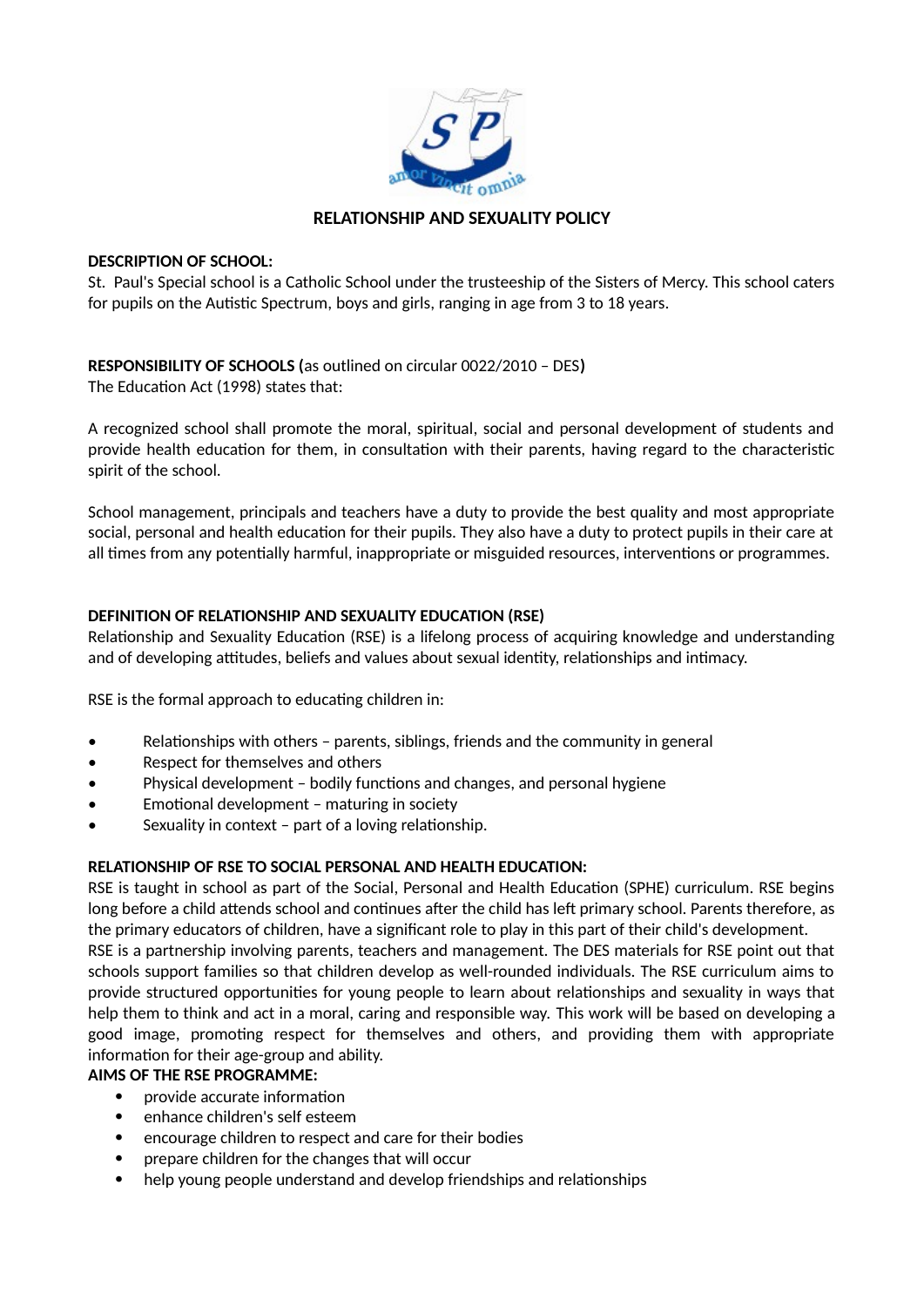## **SUMMARY OF RSE IN ST. PAUL'S SPECIAL SCHOOL:**

**Knowledge The Attitudes and Values Personal Skills** Growth and development **Choices** Choices

Healthy relationships **Positive attitude to sexuality** Self-esteem /Confidence Puberty Love and respect for self/others Communication Healthy lifestyle **Appreciation of family values** Feelings and emotions Parenthood **Making decisions** and

The approach to teaching any of the topics in RSE will involve giving pupils clear information, building up their self-esteem, helping them to communicate, make decisions and express feelings in an appropriate way. The objectives for the programme are outlined in Appendix 1.

#### **RSE AND STAY SAFE PROGRAMME**

RSE and Stay Safe are addressed in the context of SPHE. The content objectives that will be addressed in discrete time for the sensitive areas of the RSE and Stay Safe elements of SPHE are listed in Appendix 1 and it is agreed that these objectives will be addressed throughout the student's educational life in St. Paul's Special School as appropriate to their needs. Stay Safe shall be explicitly taught to all students on an annual basis. The Stay Safe Resources may be supplemented with additional resources, however the aims and objectives of the lessons must not deviate from those provided for by the Stay Safe Programme.

#### **MASTURBATION:**

Masturbation (self-stimulation) is an expression of sexual needs and desires and occurs in the normal development of sexual behaviour. It is necessary to educate students that masturbation is private and personal. Guidelines are in the staff Handbook and the original copies are available from the Principal's office. (see resources in Appendix I)

## **GUEST SPEAKERS: (**relevant to school leaver 16 - 18yrs)

The principal and teachers involved will consult with Accord or other suitable agencies to arrange guest speakers to deal with certain RSE issues eg. relationships and sexual responsibility, prior to graduating from St. Paul's Special School. The following guidelines will then apply:

- the teacher/teachers concerned will make the guest speaker aware of the individual needs of the students, the policy and ethos within which they will be discussed
- the class teacher and special needs assistants will remain with the class group while the guest speaker is present

#### **CHILD PROTECTION:**

This school follows the Department of Education and Science Child Protection Guidelines and Procedures and the Mercy Sisters Guidelines, which are based on Children First, National Guidelines for the Protection and Welfare of Children. The Principal is the designated liaison person (DLP). Teachers, Special Needs Assistants and all relevant staff are reminded of the school's Child Protection Policy and the procedures to be followed in dealing with incidents related to child protection, annually.

Policies within the school to support the delivery of RSE and SPHE

- \*Child protection policy
- \*Code of behaviour
- \*Anti-Bullying policy
- \*Toileting/intimate care policy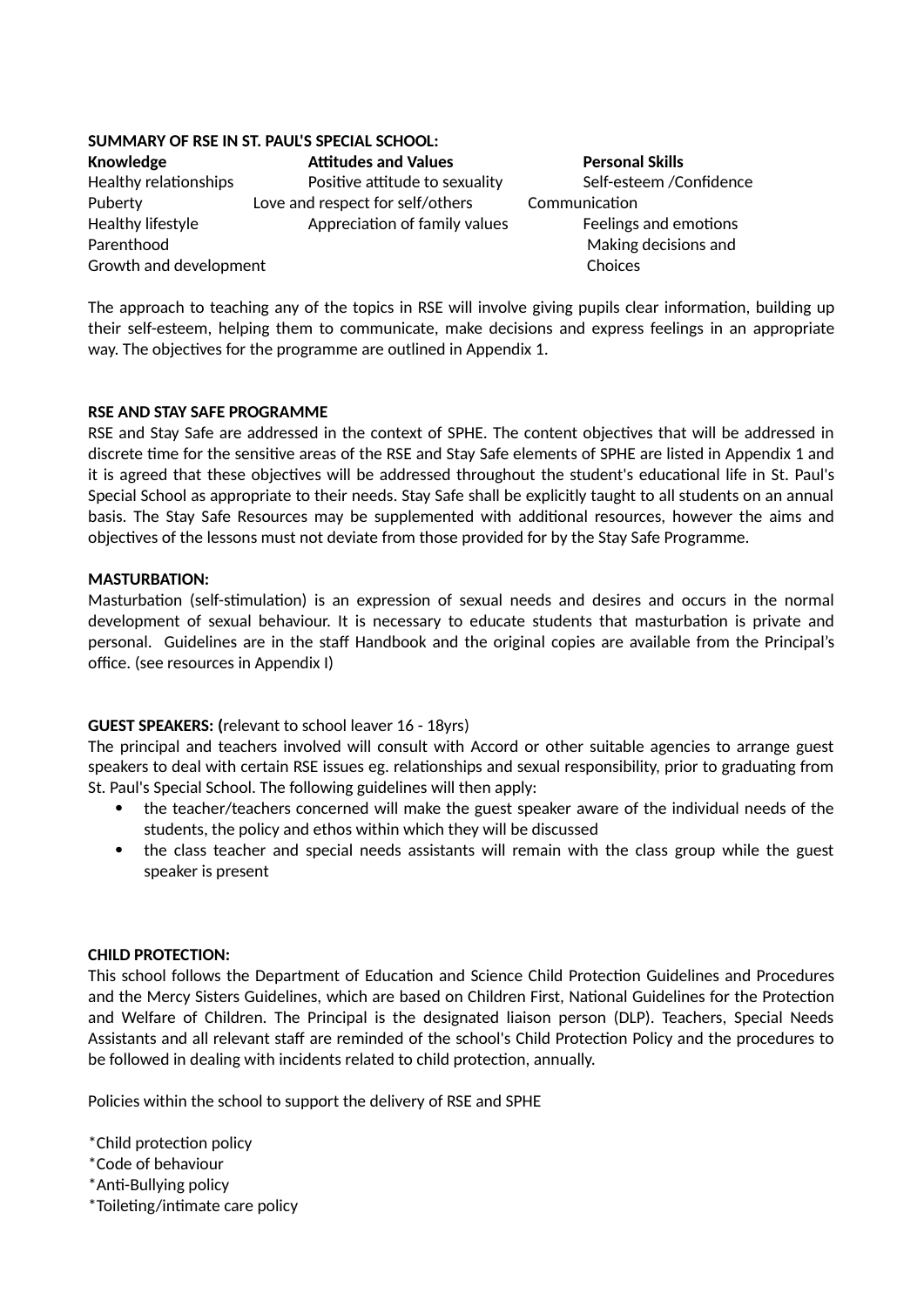#### **RESOURCES:**

We will select resources/materials that are:

- reflective of our school's ethos
- in line with the principles of the SPHE Curriculum
- appropriate to individual needs of each pupil **(TEACHER TO DISCUSS WITH FAMILY WHICH VOCABULARY IS USED IN THE HOME TO IDENTIFY BODY PARTS- BOTH PRIVATE & PUBLIC)**
- autism specific
- variety of teaching aids e.g. games, dolls, puzzles, pictures, Cd's, Curriculum SPHE Package and a wide selection of relevant books
- community links e.g. Northside Partnership

#### **RSE**

**"The Girls Group"** facilitated and led by a Teacher with the assistance of SNA's to provide students with information on the following topics:

- Naming of body parts
- Dealing with menstruation- Visual Resources
- Care of the body around menstruation- Visual Resources
- General care of the body and private parts- Visual Resources
- Stranger Danger- Stay Safe Programme
- Teenage hormonal difficulties
- Shower/Hygiene Programme
- **CLEAR DEFINITIONS OF PUBLIC & PRIVATE BEHAVIOURS**
- **CLEAR DEFINITIONS OF PUBLIC & PRIVATE SPACES**

**"The Boys Group"** facilitated and led Class Teachers with the assistance of SNA's, to provide students with information on the following topics:

- Naming of body parts
- Teenage hormonal difficulties
- General care of the body and private parts- Visual Resources
- Stranger Danger- Stay Safe Programme
- Shower / Hygiene Programme
- **CLEAR DEFINITIONS OF PUBLIC & PRIVATE BEHAVIOURS**
- **CLEAR DEFINITIONS OF PUBLIC & PRIVATE SPACES**

**This policy was reviewed and ratified at Board of Management Meeting on 25th March 2021**

Signed: <u>\_\_\_</u> Paul Burke \_\_\_\_\_\_ Signed: \_\_\_\_ S (Chairperson of Board of Management) (Principal)

| Signed: |         | Adrian Harkin |  |
|---------|---------|---------------|--|
|         | $1 - 1$ |               |  |

Date: 25th March 2021 Date: \_ 25th

Date:  $25^{th}$  March 2021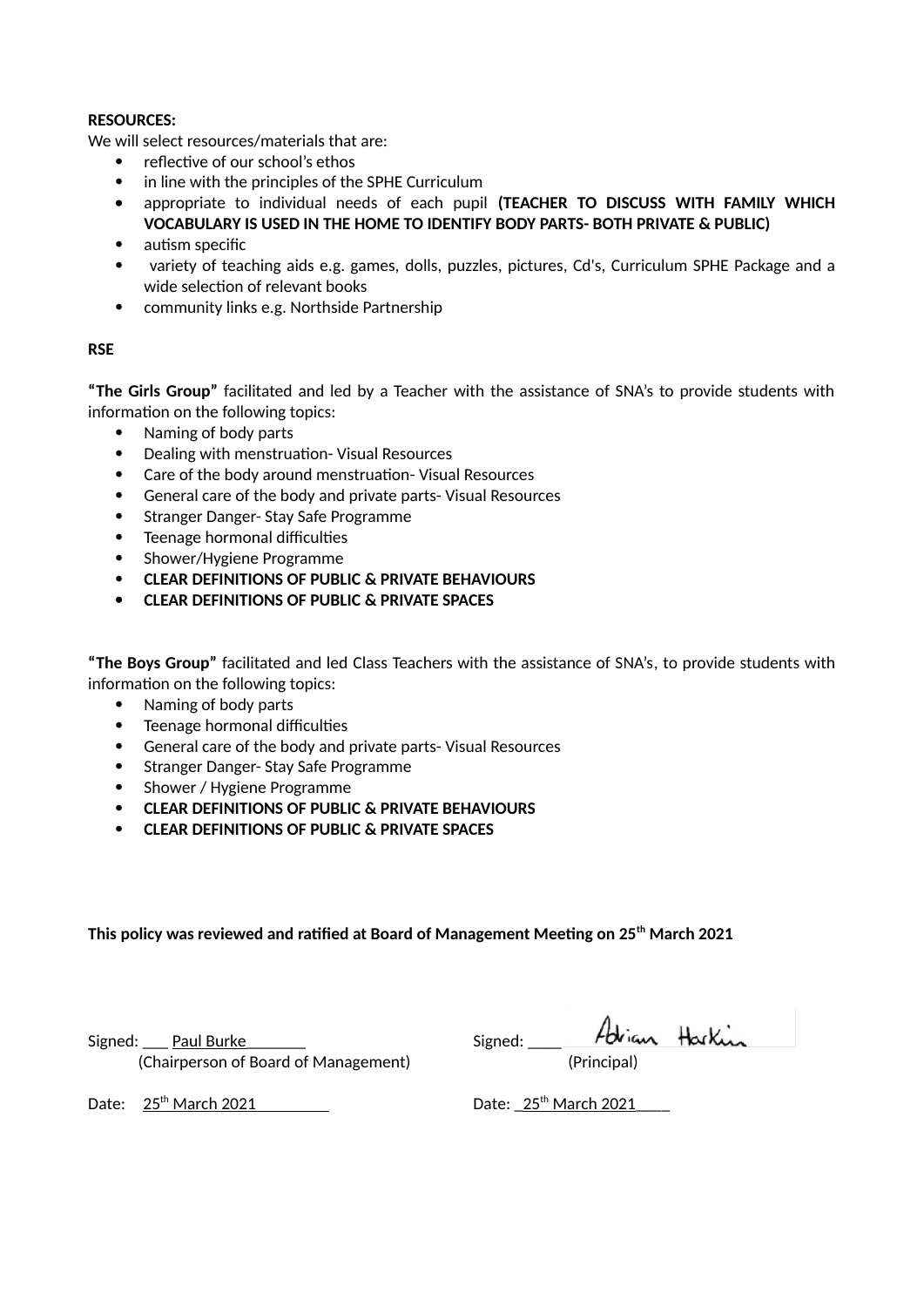#### **APPENDIX 1 OBJECTIVES - RSE AND STAY SAFE PROGRAMMES**

The following objectives cover the 'sensitive' areas in the RSE and Stay Safe programmes and will be taught at a level appropriate to the needs of each individual student.

# **PRIMARY 1 – PRIMARY 4**

#### **Strand unit: Taking care of my body** *Knowing about my body*

name part of the male and female body, using appropriate anatomical terms

# **Strand unit: Safety and protection:**

*Personal Safety*

identify situations and places that are safe and those where personal safety might be at risk

## **Strand unit: Taking care of my body** *Knowing about my body*

 name part of the male and female body, using appropriate anatomical terms. And identify some of their functions

# **Strand unit: Safety and protection**

*Personal safety*

recognise and explore situations where children feel safe and those where safety might be at risk

# **POST-PRIMARY 1 – POST-PRIMARY 4**

## **Strand unit: Taking care of my body:**

*Knowing about my body*

- realise the importance of caring for and treating his/her own body, and that of others, with dignity and respect
- understand the physical changes taking part in both the male and female body
- realise that these changes do not occur at the same time but nonetheless are predictable and natural and that being different is normal

# **Strand unit: Growing and changing:**

## *As I grow I change*

 recognise and discuss how feelings and emotions are affected by the physical changes that take place at puberty

# *Birth and new life*

discuss the stages and sequence of development of the human baby, from conception to birth

# **Strand unit: Safety and protection:**

*Personal Safety*

- Identify people, places and situations that may threaten personal safety
- Identify situations and places where personal hygiene is required e.g. shower appropriately for their age e.g. teenagers

## **Strand unit: Taking care of my body**

*Knowing about my body*

- recognise the importance of treating his/her body and others with dignity and respect
- identify and discuss the physical and other changes that occur in boys and girls with the onset of puberty and understand that these take place at different rates for everyone
- understand the reproductive system of both male and female adults
- become aware of some communicable diseases and explore how diseases and infections spread